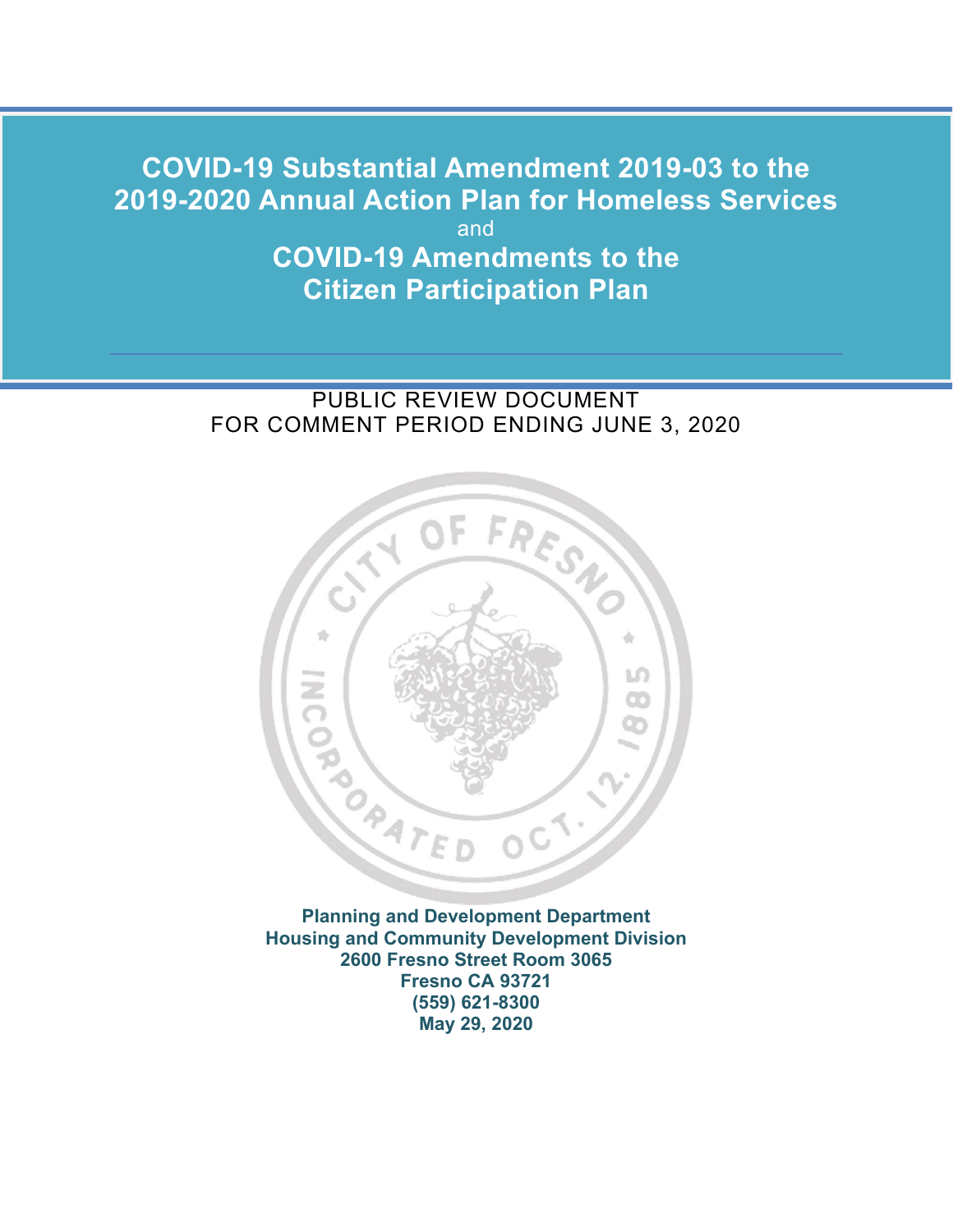# **This is a draft document that has been made available for public review and comment.**

 The Public Comment Period begins May 27, 2020 and concludes on June 3, 2020. Residents are encouraged to submit comments by one of the following methods:

#### **Submit Comments by Mail:**

City of Fresno Planning and Development Department Attn: Housing and Community Development Division 2600 Fresno Street Room 3065 Fresno CA 93721

#### **Submit Comments by Email:**

[HCDD@fresno.gov](mailto:HCDD@fresno.gov)  Please include "2019-03 Amendment" in the subject line

#### **Submit Comments by Phone:**

559-621-8300

**Submit Comments by TTY:** 559-621-8721

#### **Submit Comments by Fax:**

559-457-1579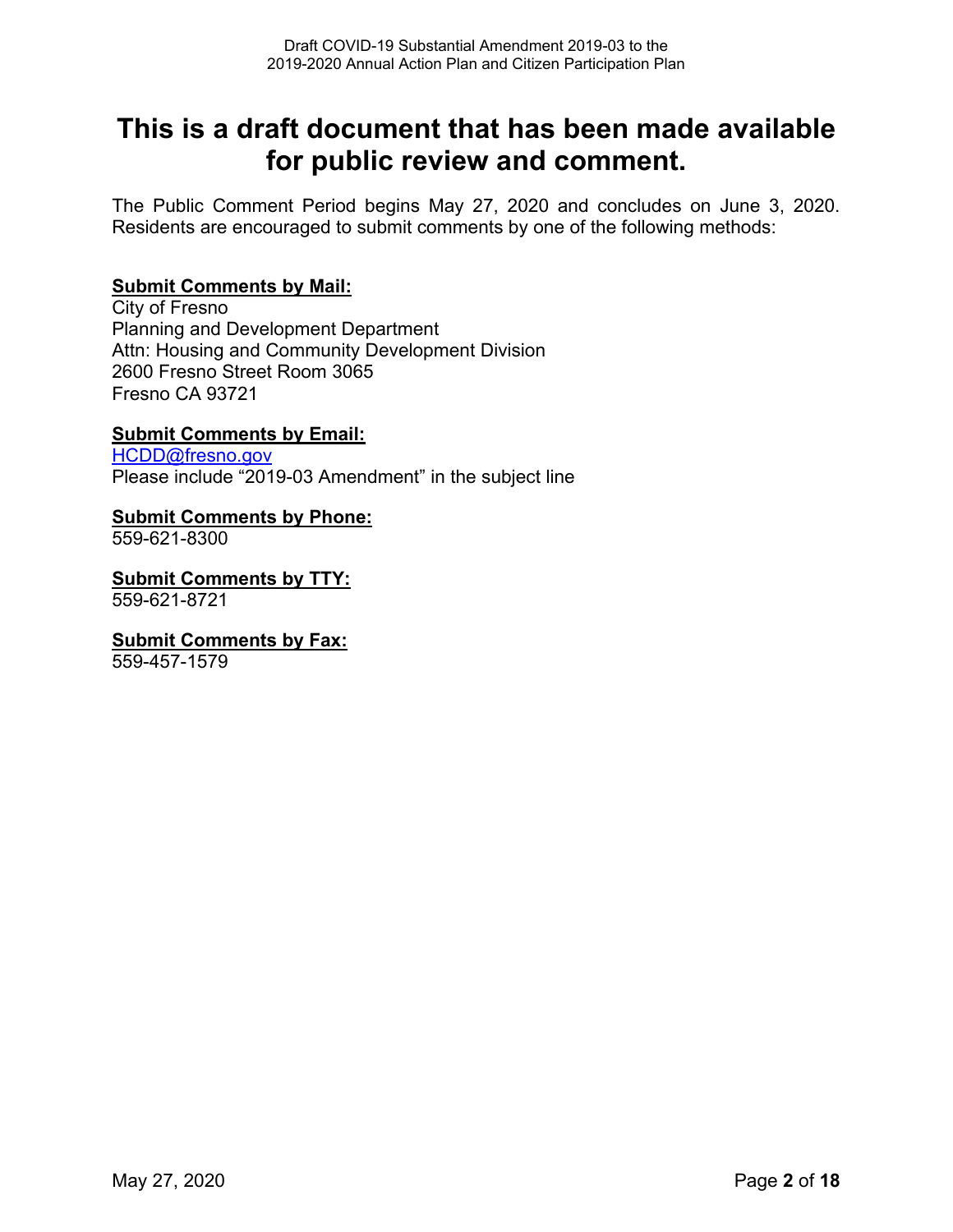# **Contents**

| COVID-19 Homelessness and Prevention of Homelessness Programs 6     |  |
|---------------------------------------------------------------------|--|
| COVID-19 Housing Opportunities for Persons with HIV/AIDS Programs 6 |  |
|                                                                     |  |
|                                                                     |  |
|                                                                     |  |
|                                                                     |  |
|                                                                     |  |
|                                                                     |  |
|                                                                     |  |
|                                                                     |  |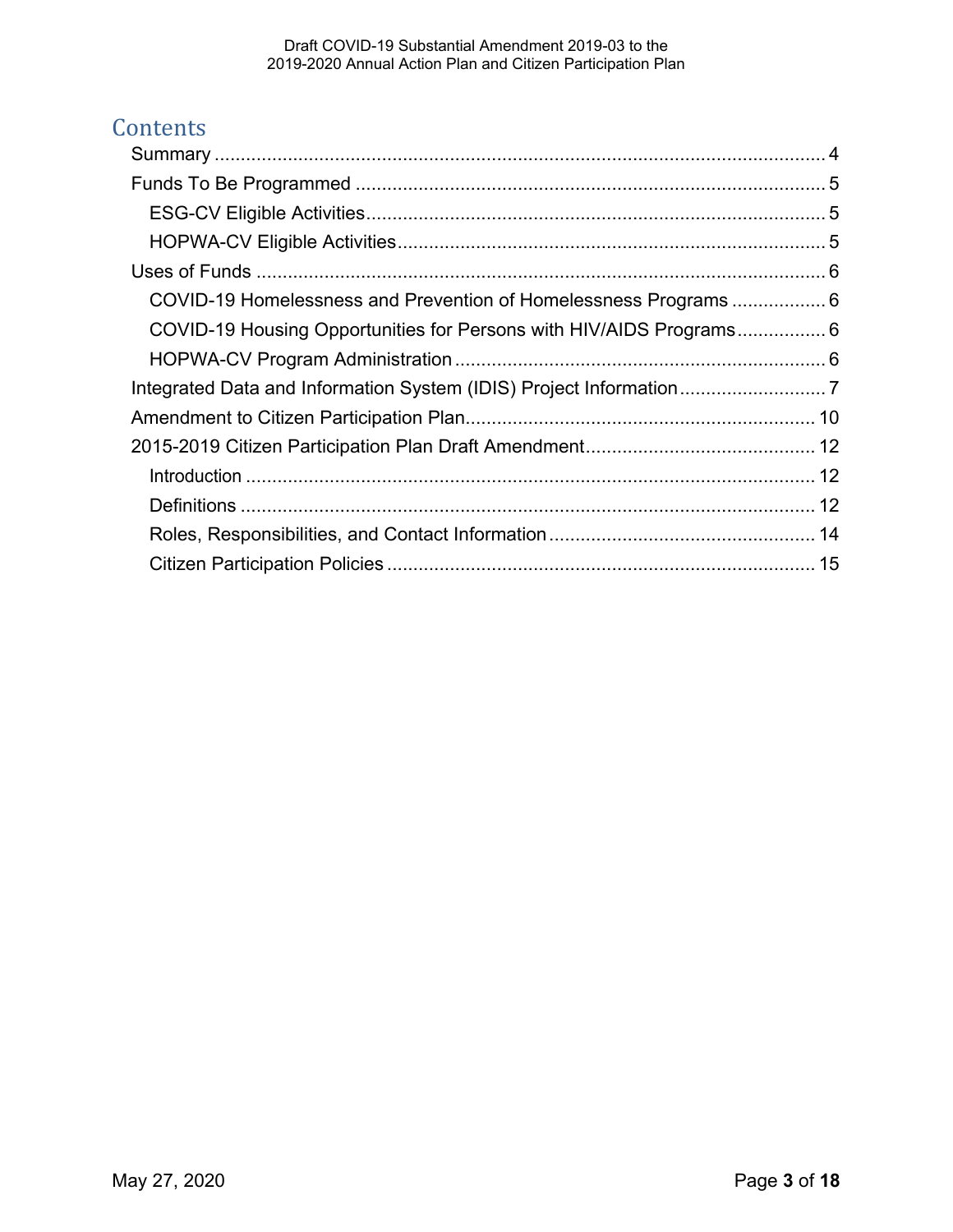#### <span id="page-3-0"></span>*Summary*

The City of Fresno (City) is a federal entitlement community that receives an annual allocation of grant funds from the U.S. Department of Housing and Urban Development (HUD) for the following entitlement programs:

- Community Development Block Grant (CDBG)
- HOME Investment Partnerships (HOME)
- Emergency Solutions Grant (ESG)
- Housing Opportunities for Persons with HIV/AIDS (HOPWA)

As an entitlement community, the City is required to prepare an Annual Action Plan detailing the uses of entitlement funds to meet its affordable housing and community development goals as outlined in its Consolidated Plan, and to adopt and follow a Citizen Participation Plan in determining the priorities and projects to be included in the Consolidated Plan and Annual Action Plans.

 As part of the Coronavirus Aid, Relief, and Economic Security Act (CARES Act) passed by the U.S. Congress and signed into law by the President on March 27, 2020, HUD has allocated additional entitlement funds to the City of Fresno to prevent, prepare for, and respond to the coronavirus (COVID-19). In order to expedite the implementation of programs and investments to address the COVID-19 pandemic, HUD has issued guidance to allow for remote citizen participation and shortened public comment periods for entitlement funds used to prevent, prepare for, and respond to the coronavirus (COVID-19).

For Program Year 2019–2020, the City is proposing to make a Substantial Amendment to its submitted Annual Action Plan to program additional funds allocated by HUD as part of the CARES Act to prevent, prepare for, and respond to the Coronavirus (COVID-19); and to amend its adopted Citizen Participation Plan to add provisions for citizen participation requirements associated with entitlement funds being programmed or reprogrammed to address the COVID-19 pandemic, as well as to clarify requirements when physical locations such as municipal buildings are inaccessible due to federal, state, or local orders.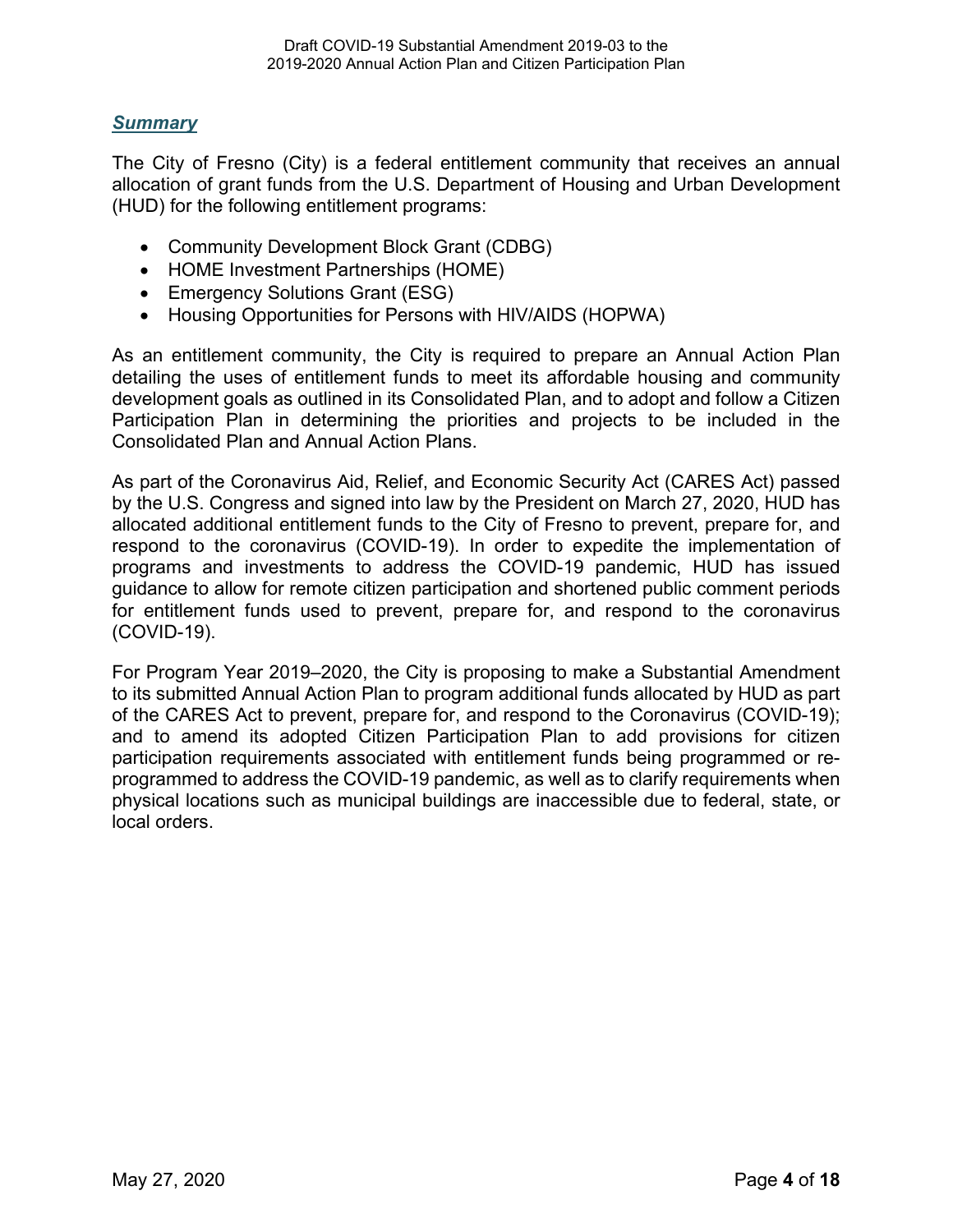#### <span id="page-4-0"></span>*Funds To Be Programmed*

This Substantial Amendment will program \$2,196,084 allocated to the City of Fresno by HUD through the Coronavirus Aid, Relief, and Economic Security Act (CARES Act). The award is determined by HUD according to existing ESG and HOPWA formulas.

#### **Table 1: Source of Funds Being Programmed**

| Program                                | Source of Funds                                                                         | <b>Eligible Uses</b>                                                                                                | Award       |
|----------------------------------------|-----------------------------------------------------------------------------------------|---------------------------------------------------------------------------------------------------------------------|-------------|
| <b>ESG-CV</b>                          | Public $-$<br>Federal:<br>Authorized by<br><b>CARES Act</b><br>(Public Law 116-<br>136) | Expenditures are constrained to<br>eligible activities for respective<br>programs undertaken to                     | \$2,103,510 |
| <b>HOPWA-CV</b>                        |                                                                                         | prevent, prepare for, and<br>respond to the coronavirus<br>(COVID-19); and administration<br>of respective programs | \$92,574    |
| <b>Total Sources to Be Programmed:</b> |                                                                                         |                                                                                                                     | \$2,196,084 |

#### <span id="page-4-1"></span>**ESG-CV Eligible Activities**

 coronavirus pandemic (COVID-19) among individuals and families who are homeless or These special ESG-CV funds are to be used to prevent, prepare for, and respond to the receiving homeless assistance; and to support additional homeless assistance and homelessness prevention activities to mitigate the impacts of COVID-19; and administration of the program.

#### <span id="page-4-2"></span>**HOPWA-CV Eligible Activities**

The funds provided under the CARES Act are to be used by HOPWA grantees as additional funding to maintain operations and for rental assistance, supportive services, and other necessary actions, in order to prevent, prepare for, and respond to coronavirus for persons living with HIV/AIDS; and administration of the program.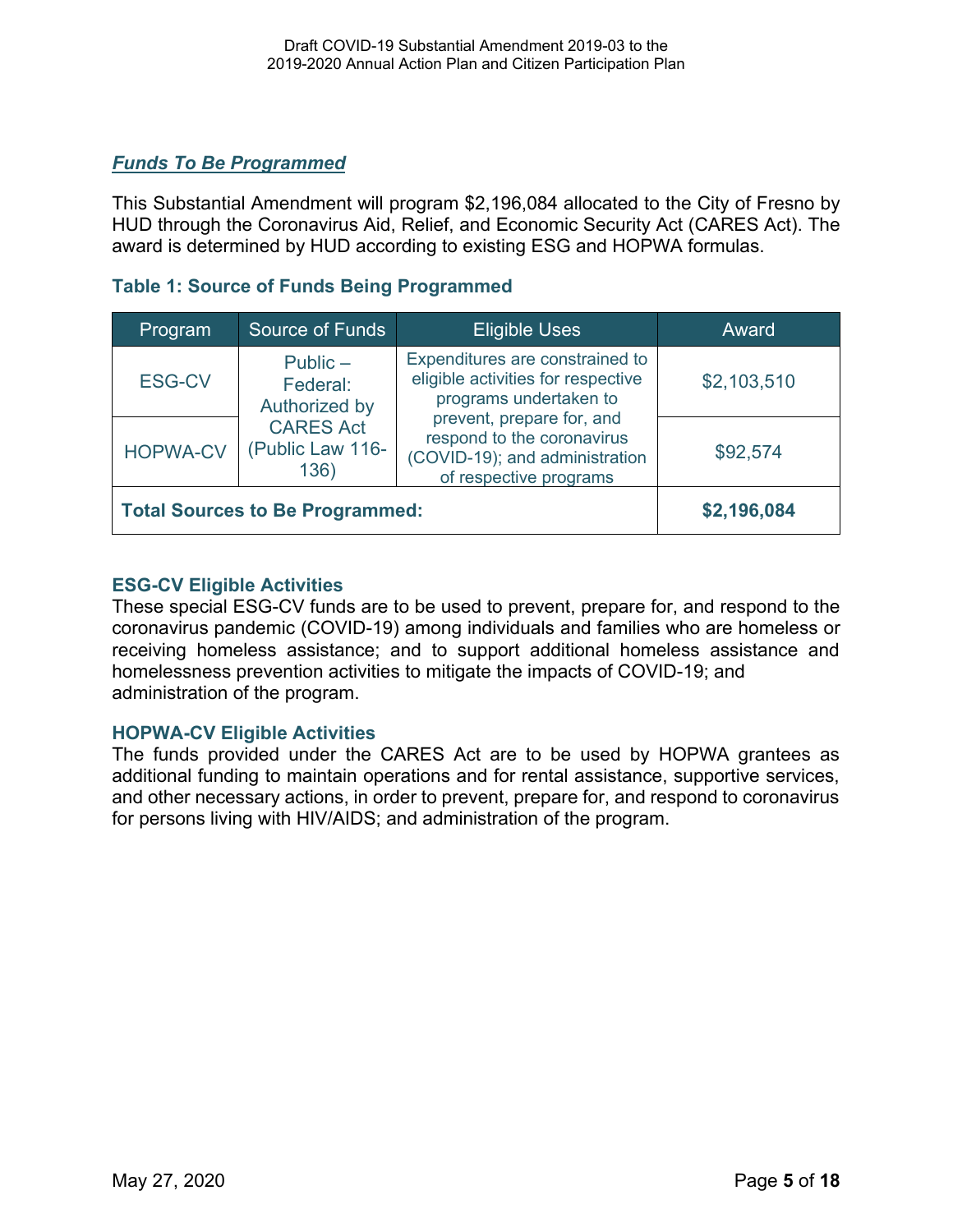### <span id="page-5-0"></span>*Uses of Funds*

The additional funds will be programmed to provide services and investments to prevent, prepare for, and respond to the coronavirus (COVID-19) and are summarized below.

| Program<br>Year (Action<br>Plan to be<br>Amended) | Project # | <b>Project Name</b>                                                                   | <b>Proposed Funding</b>      |
|---------------------------------------------------|-----------|---------------------------------------------------------------------------------------|------------------------------|
| 2019                                              | 2019 / 23 | <b>COVID-19 Homelessness</b><br>and Prevention of<br><b>Homelessness Programs</b>     | ESG-CV:<br>\$2,103,510       |
| 2019                                              | 2019 / 24 | <b>COVID-19 Housing</b><br><b>Opportunities for Persons</b><br>with HIV/AIDS Programs | <b>HOPWA-CV:</b><br>\$87,020 |
| 2019                                              | 2019/26   | <b>HOPWA-CV Program</b><br>Administration                                             | <b>HOPWA-CV:</b><br>\$5,554  |
| <b>Total Uses to Be Programmed:</b>               |           |                                                                                       | \$2,196,084                  |

#### <span id="page-5-1"></span>**COVID-19 Homelessness and Prevention of Homelessness Programs**

\$2,103,510 ESG-CV funds will be sub-awarded to the County of Fresno and the Fresno Madera Continuum of Care to focus on the maintenance of COVID-19 homeless response strategies that include shelter housing and the provision of critical services and supplies.

#### <span id="page-5-2"></span>**COVID-19 Housing Opportunities for Persons with HIV/AIDS Programs**

\$87,020 HOPWA-CV funds will be sub-awarded to WestCare, the City's current subrecipient providing HOPWA services, in order to provide housing assistance and housing-related supportive services for persons living with HIV/AIDS and their families. These HOPWA-CV funds are being provided to allow WestCare to provide services that prevent homelessness and minimize coronavirus exposure for persons living with HIV/AIDS and their families. Funds may be used for supportive services, housing and referral services, tenant-based rental assistance, and short-term rent, mortgage, and utility assistance.

#### <span id="page-5-3"></span>**HOPWA-CV Program Administration**

\$5,554 HOPWA-CV funds will be used for grant administration to comply with all applicable regulations while expediting the implementation of services and investments to prevent, prepare for, and respond to the coronavirus (COVID-19).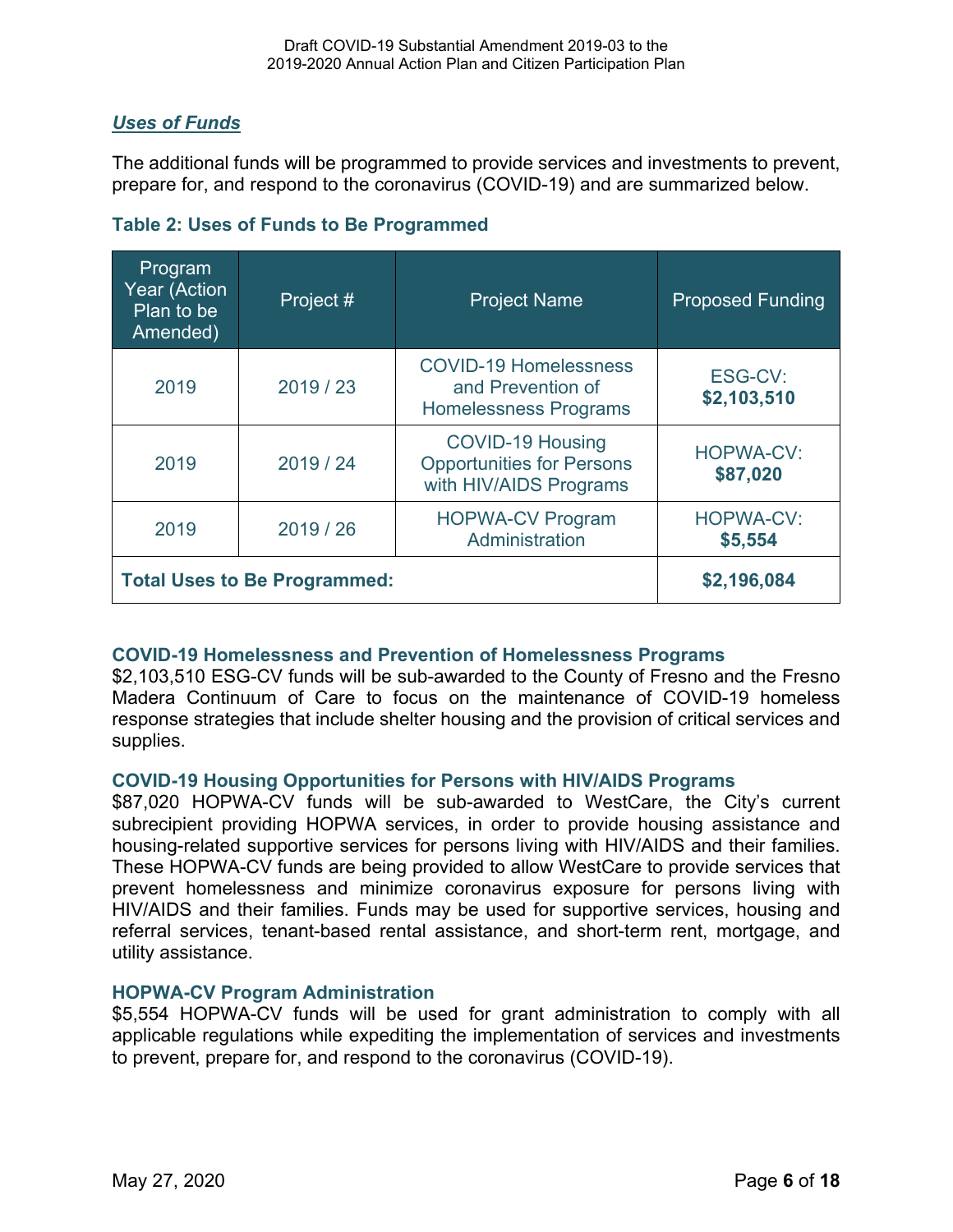#### <span id="page-6-0"></span> *Integrated Data and Information System (IDIS) Project Information*

| <b>IDIS Project</b><br>ID No.<br>2019 / 23 | <b>Project Name</b>         | <b>COVID-19 Emergency Solutions Grant</b><br>(ESG-CV)                                                                                                                                                                                                                                                                                                                                                                                                                                      |
|--------------------------------------------|-----------------------------|--------------------------------------------------------------------------------------------------------------------------------------------------------------------------------------------------------------------------------------------------------------------------------------------------------------------------------------------------------------------------------------------------------------------------------------------------------------------------------------------|
|                                            | <b>Target Area</b>          | Citywide                                                                                                                                                                                                                                                                                                                                                                                                                                                                                   |
|                                            | <b>Goals Supported</b>      | Homelessness and the Prevention of<br><b>Homelessness</b>                                                                                                                                                                                                                                                                                                                                                                                                                                  |
|                                            | <b>Needs Addressed</b>      | Homelessness / Prevent, Prepare for, and<br>Respond to the coronavirus (COVID-19)                                                                                                                                                                                                                                                                                                                                                                                                          |
|                                            | <b>Funding</b>              | ESG-CV: \$2,103,510                                                                                                                                                                                                                                                                                                                                                                                                                                                                        |
|                                            | <b>Description</b>          | Funds will be sub-awarded to the County of<br>Fresno to provide homeless prevention<br>services, shelter assistance, and rapid<br>rehousing services to homeless persons and<br>persons at risk of homelessness, and to the<br>administer the associated homeless<br>programs. A portion of the Administration<br>funds will be used by the City to administer<br>the grant.<br>1. County of Fresno Homeless Programs:<br>\$1,893,159<br>2. Homeless Programs Administration:<br>\$210,351 |
|                                            | <b>Target Date</b>          | December 31, 2020                                                                                                                                                                                                                                                                                                                                                                                                                                                                          |
|                                            | Goal                        | 374 persons assisted                                                                                                                                                                                                                                                                                                                                                                                                                                                                       |
|                                            | <b>Location Description</b> | Citywide                                                                                                                                                                                                                                                                                                                                                                                                                                                                                   |
|                                            | <b>Planned Activity</b>     | <b>Shelter Operations</b><br>Homeless Outreach (COVID-19 mitigation)<br><b>Grant Administration and Oversight</b>                                                                                                                                                                                                                                                                                                                                                                          |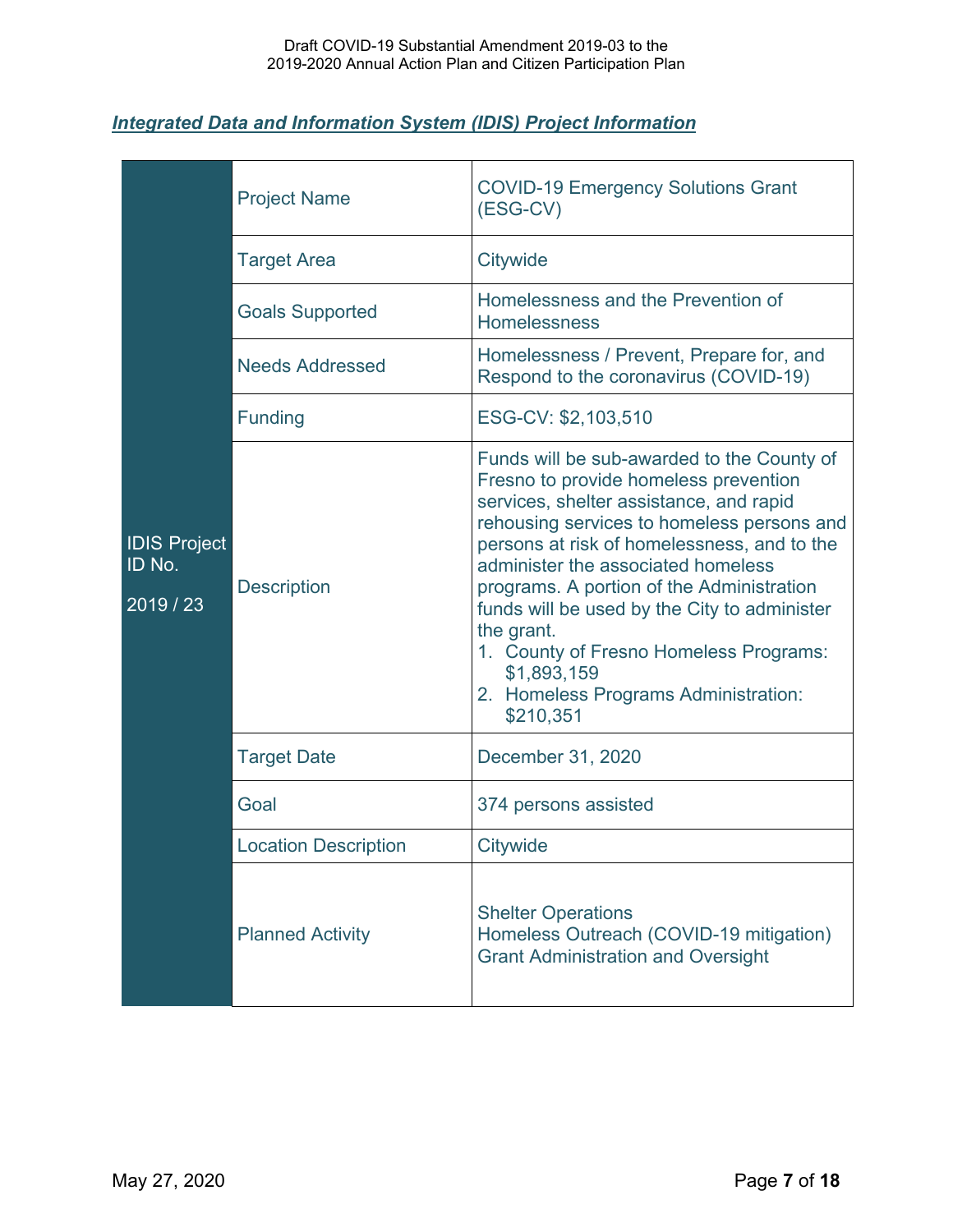| <b>IDIS Project</b><br>ID No.<br>2019 / 24 | <b>Project Name</b>         | <b>COVID-19 Housing Opportunities for</b><br>Persons with HIV/AIDS (HOPWA-CV)                                                                                                                                                                                                                                                                                                                                                                                                                                                                                                                                                                            |  |
|--------------------------------------------|-----------------------------|----------------------------------------------------------------------------------------------------------------------------------------------------------------------------------------------------------------------------------------------------------------------------------------------------------------------------------------------------------------------------------------------------------------------------------------------------------------------------------------------------------------------------------------------------------------------------------------------------------------------------------------------------------|--|
|                                            | <b>Target Area</b>          | <b>Fresno County</b>                                                                                                                                                                                                                                                                                                                                                                                                                                                                                                                                                                                                                                     |  |
|                                            | <b>Goals Supported</b>      | Homelessness and the Prevention of<br><b>Homelessness</b>                                                                                                                                                                                                                                                                                                                                                                                                                                                                                                                                                                                                |  |
|                                            | <b>Needs Addressed</b>      | Homelessness / Prevent, Prepare for, and<br>Respond to the coronavirus (COVID-19)                                                                                                                                                                                                                                                                                                                                                                                                                                                                                                                                                                        |  |
|                                            | <b>Funding</b>              | <b>HOPWA-CV: \$87,020</b>                                                                                                                                                                                                                                                                                                                                                                                                                                                                                                                                                                                                                                |  |
|                                            | <b>Description</b>          | HOPWA-CV funds will be sub-awarded to<br>WestCare, the City's current subrecipient<br>providing HOPWA services, in order to<br>provide housing assistance and housing-<br>related supportive services for persons living<br>with HIV/AIDS and their families. These<br>HOPWA-CV funds are being provided to<br>allow WestCare to provide services that<br>prevent homelessness and minimize<br>coronavirus exposure for persons living with<br>HIV/AIDS and their families. Funds may be<br>used for supportive services, housing and<br>referral services, tenant-based rental<br>assistance, and short-term rent, mortgage,<br>and utility assistance. |  |
|                                            | <b>Target Date</b>          | June 30, 2021                                                                                                                                                                                                                                                                                                                                                                                                                                                                                                                                                                                                                                            |  |
|                                            | Goal                        | 75 persons assisted                                                                                                                                                                                                                                                                                                                                                                                                                                                                                                                                                                                                                                      |  |
|                                            | <b>Location Description</b> | Countywide                                                                                                                                                                                                                                                                                                                                                                                                                                                                                                                                                                                                                                               |  |
|                                            | <b>Planned Activity</b>     | <b>Supportive Services</b><br><b>Housing Information/ Referral</b><br><b>Tenant-Based Rental Assistance</b><br>Short-Term Rent, Mortgage, and Utility<br><b>Assistance</b>                                                                                                                                                                                                                                                                                                                                                                                                                                                                               |  |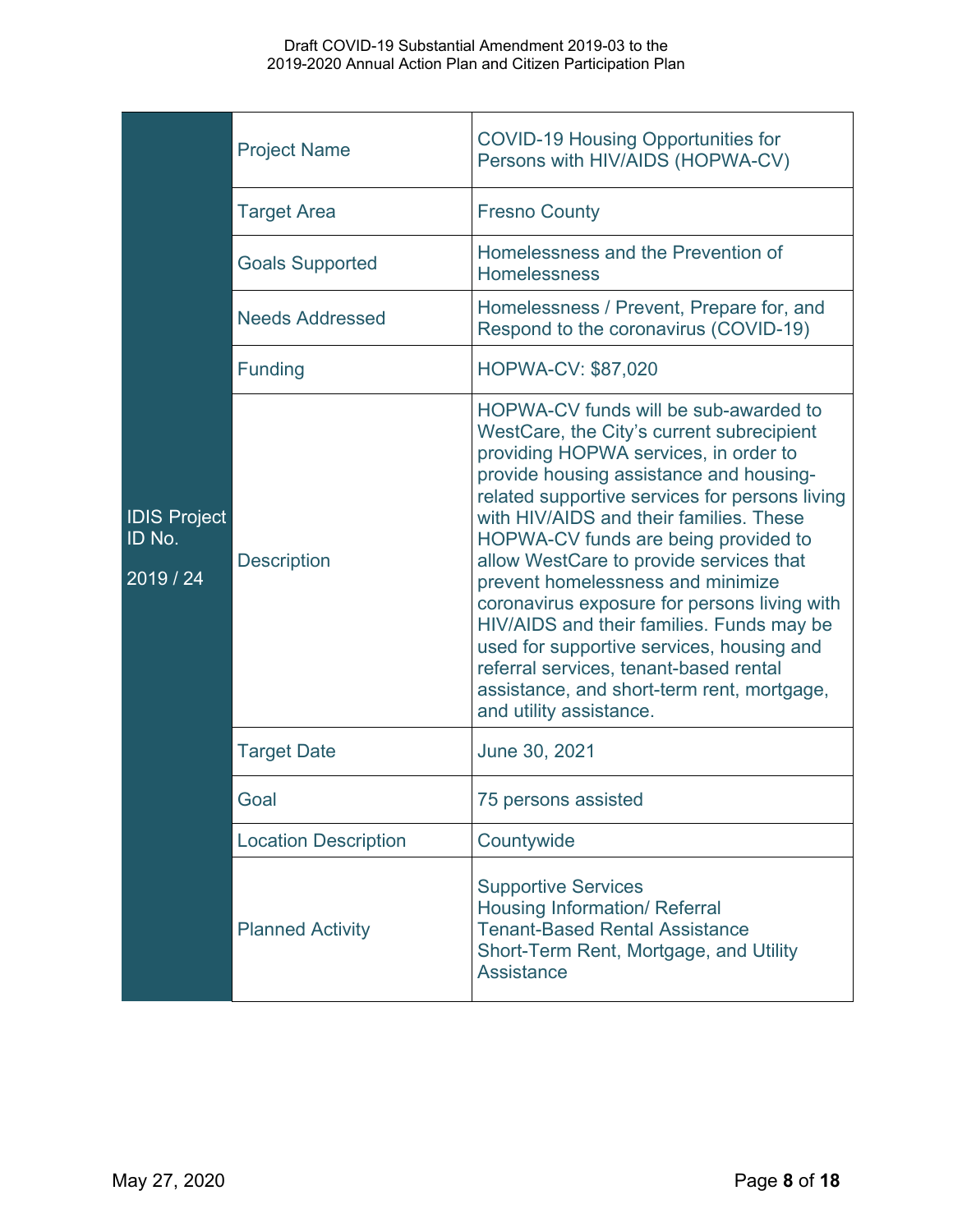| <b>IDIS Project</b><br>ID No.<br>2019 / 26 | <b>Project Name</b>         | <b>HOPWA-CV Program Administration</b>                                                                                                                                                                                                             |
|--------------------------------------------|-----------------------------|----------------------------------------------------------------------------------------------------------------------------------------------------------------------------------------------------------------------------------------------------|
|                                            | <b>Target Area</b>          | <b>Fresno County</b>                                                                                                                                                                                                                               |
|                                            | <b>Goals Supported</b>      | Homelessness and the Prevention of<br><b>Homelessness</b>                                                                                                                                                                                          |
|                                            | <b>Needs Addressed</b>      | Homelessness and the Prevention of<br>Homelessness / Prevent, Prepare for, and<br>Respond to the coronavirus (COVID-19)                                                                                                                            |
|                                            | <b>Funding</b>              | <b>HOPWA-CV: \$5,554</b>                                                                                                                                                                                                                           |
|                                            | <b>Description</b>          | Funds will be used for grant administration<br>to comply with all applicable regulations<br>while expediting the implementation of<br>services and investments to prevent,<br>prepare for, and respond to the coronavirus<br>$(COVID-19)$          |
|                                            | <b>Target Date</b>          | June 30, 2021                                                                                                                                                                                                                                      |
|                                            | Goal                        | Not applicable to IDIS technical entry;<br>Stated goal: Full compliance with adopted<br><b>Consolidated Plan, Annual Action Plans,</b><br>Citizen Participation Plans, and all other<br>applicable regulations (Federal, State, Local,<br>and HUD) |
|                                            | <b>Location Description</b> | 2600 Fresno Street, Fresno CA 93721                                                                                                                                                                                                                |
|                                            | <b>Planned Activity</b>     | Objective not applicable for administrative<br>funds                                                                                                                                                                                               |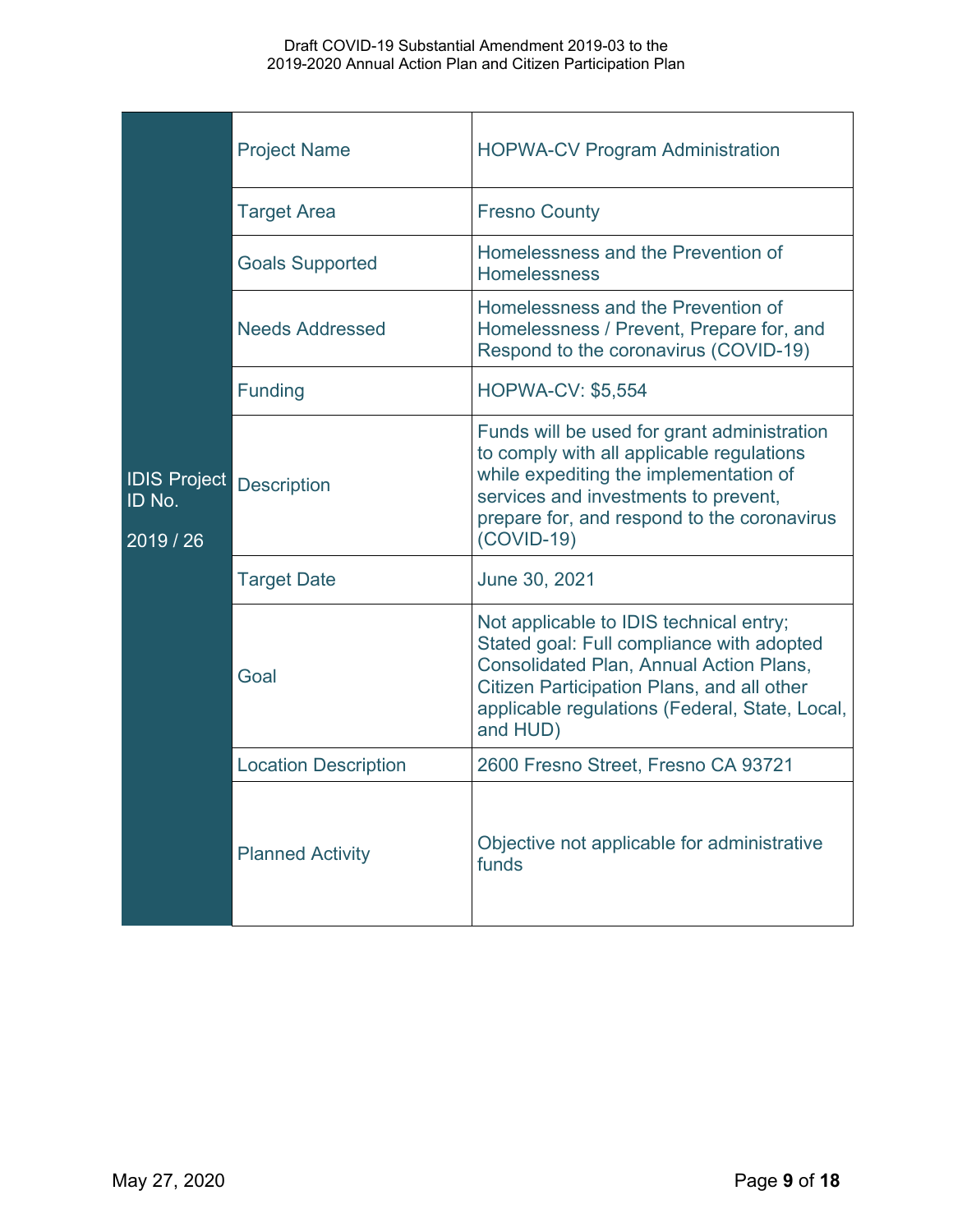<span id="page-9-0"></span>*Amendment to Citizen Participation Plan* 

In response to the Coronavirus (COVID-19) Pandemic, HUD has issued guidance and waivers for Citizen Participation Plans. In response, jurisdictions are required to revise their Citizen Participation Plans to adopt requirements for Substantial Amendments to Consolidated Plans (including Annual Action Plans). The two waivers are:

#### • **Citizen Participation Public Comment Period for Consolidated Plan Amendment (including Annual Action Plan)**

 Through the end of the recipient's 2020 program year, the 30-day minimum for the required public comment period (CFR 91.505(c)(2)) is waived for Substantial Amendments. Grantees must provide no less than 5 days for public comments on each Substantial Amendment. The City of Fresno's 2020 program year ends on June 30, 2021.

#### • **Citizen Participation Reasonable Notice and Opportunity to Comment**

HUD waives 24 CFR 91.105(c)(2) and (k), 24 CFR 91.115(c)(2) and (i) and 24 CFR 91.401 to allow grantees to determine what constitutes reasonable notice and opportunity to comment given their circumstances*.* 

The City will make the following changes to its 2015-2019 Citizen Participation Plan:

1. COVID-19 Substantial Amendments will be specifically defined in the 'definitions' section to clarify which Amendments are subject to the 5-day Public Comment period. The definition is provided below.

> (COVID-19). *COVID-19 Substantial Amendment*: A Substantial Amendment to a Consolidated Plan or Annual Action Plan made for Program Year 2019 to enable expending of funds to prevent, prepare for, and respond to the coronavirus (COVID-19) either specifically allocated through and authorized by the Coronavirus Aid, Relief, and Economic Security Act (CARES Act) passed by the U.S. Congress and signed into law by the President on March 27, 2020, or which include the programming or reprogramming of other entitlement funds to prevent, prepare for, and respond to the coronavirus

- 2. The 'Notice of Hearing and Review Periods' section will be revised to indicate the following:
	- a. The City will establish a 5-day minimum public review period for COVID-19 Substantial Amendments.
	- b. Substantial Amendments will be made available on the website of the Housing and Community Development Division at [http://www.fresno.gov/housing.](http://www.fresno.gov/housing)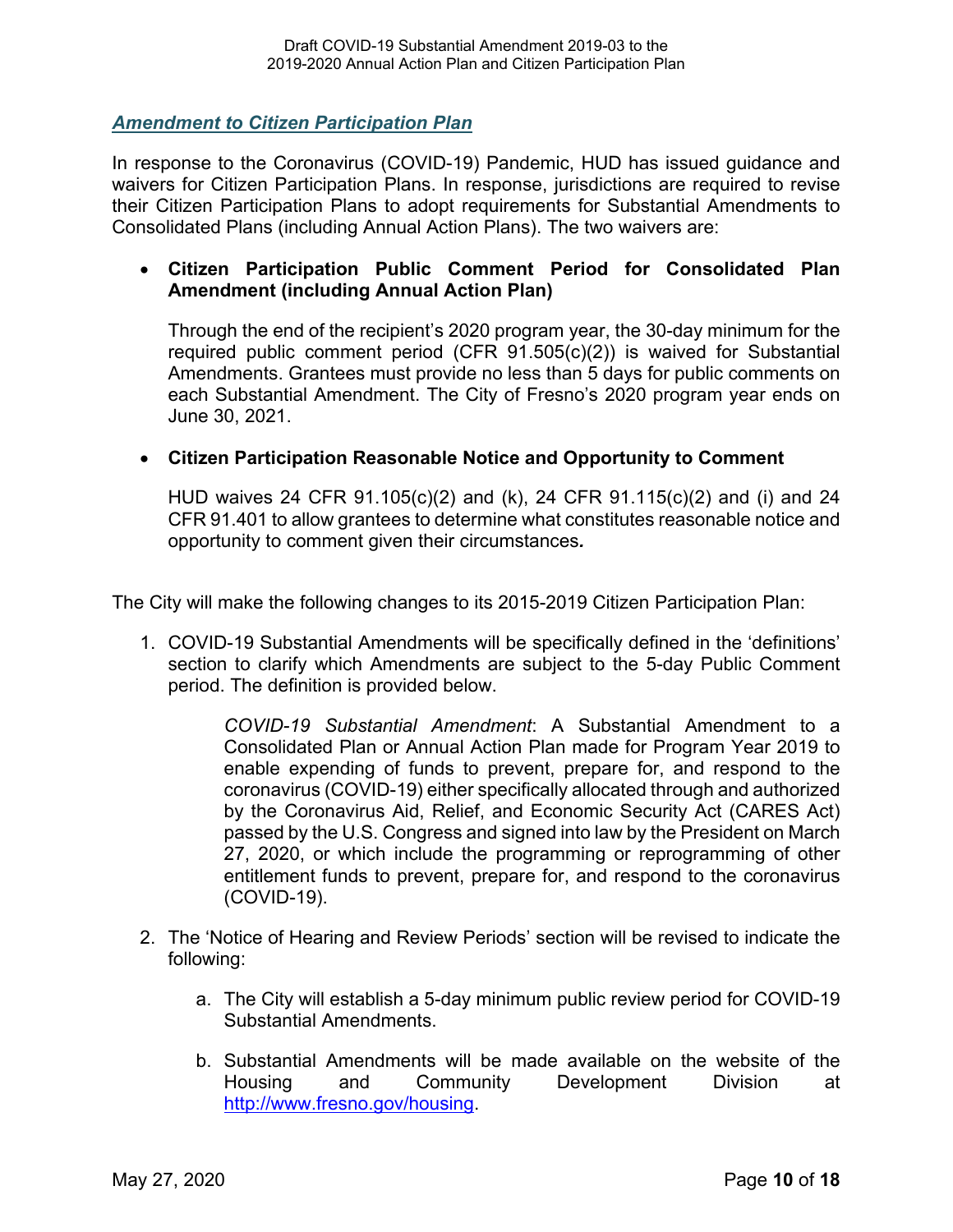- c. In the event that City Hall, Fresno County Libraries, or City Neighborhood and Community Centers are closed to the Public due to a local, state, or federal order, the requirement to post notices at these locations will be waived, and the City will instead distribute the notices through digital channels to include at least two internet-based communication platforms maintained by City of Fresno Public Affairs, such as Facebook or Twitter.
- which must be published at minimum 72 hours in advance of the Public d. In the event that a Public Hearing will be conducted remotely, instructions will be distributed at least five days before the Public Hearing on the website of the Housing and Community Development Commission website at <http://www.fresno.gov/housing>and sent by email to the contact list maintained by the City for those parties expressing interest in receiving information and updates related to the City's Consolidated Plan, Action Plan, CAPER, Substantial Amendments and CPP. Interested parties may request to be added to this contact list by sending an email to [HCDD@fresno.gov,](mailto:HCDD@fresno.gov) by calling (559) 621-8300 or by writing to the Fresno Planning and Development, Room 3065, 2600 Fresno Street, Fresno, CA 93721. The instructions must also be included with the meeting Agenda Hearing.
- 3. The 'Public Hearings' section will be revised to indicate the following:
	- a. Public Hearings are not required for COVID-19 Substantial Amendments.
	- b. In the event that the City is unable to allow in-person citizen participation at a Public Hearing due to a local, state, or federal order, a Public Hearing may be conducted with remote citizen participation. Remote Citizen Participation options must include at a minimum a method for Citizens to listen to the Public Hearing, submit comments verbally by phone, and submit comments in writing or verbally using an internet application on an internet-enabled device.
- 4. The 'Availability of Draft and Approved Documents' section will be revised to indicate that:

In the event that City Hall, Fresno County Libraries, or City Neighborhood and Community Centers are closed to the Public due to a local, state, or federal order, the requirement to distribute documents at these locations will be waived.

have been removed and replaced with correct information. 5. References to previous points of contact and previous department name (DARM) have been removed and replaced with correct information.<br>May 27, 2020 Page **11** of **18**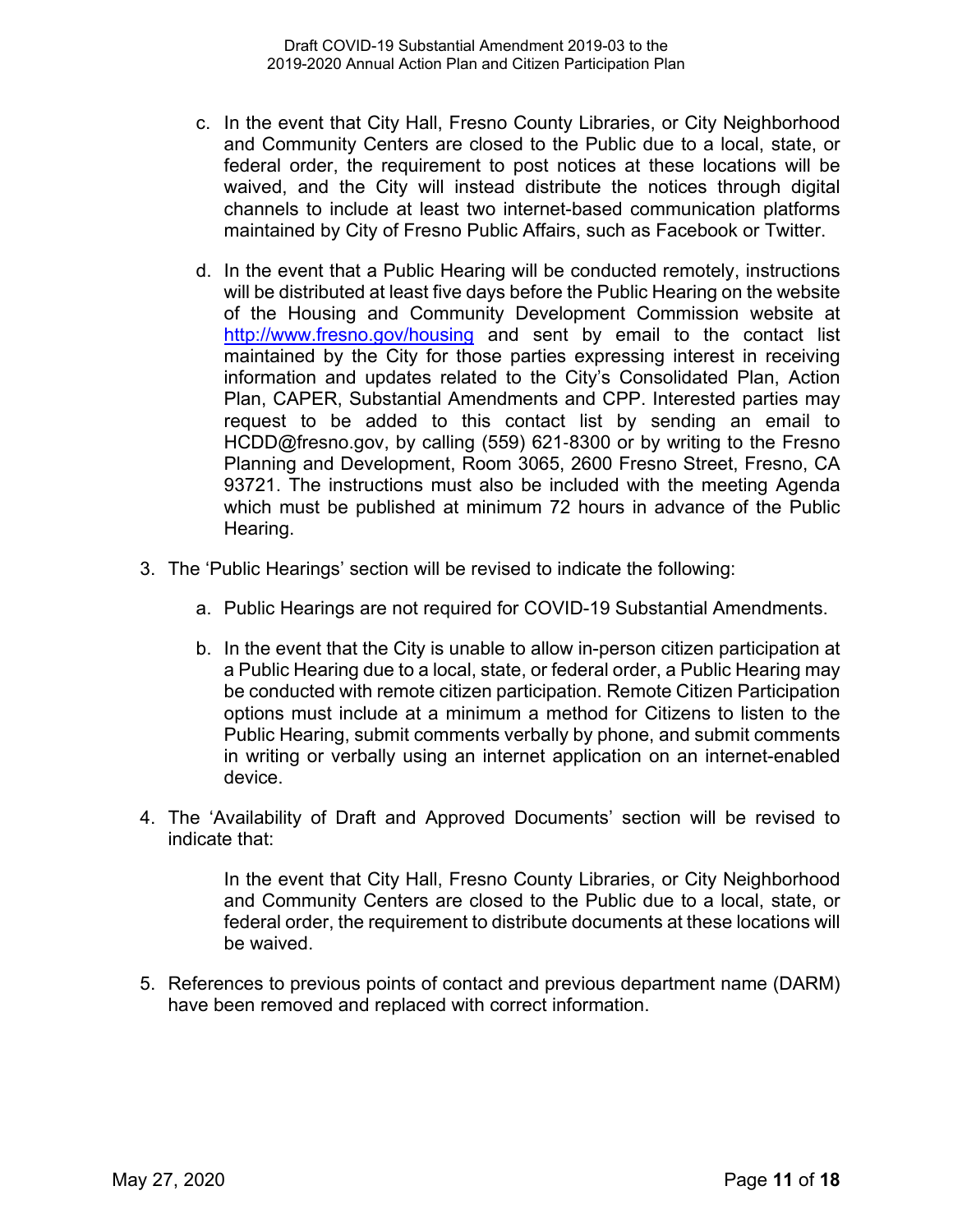## **2015-2019 Citizen Participation Plan Draft Amendment**

#### <span id="page-11-1"></span><span id="page-11-0"></span>**Introduction**

 The City of Fresno (City) is a federal entitlement jurisdiction that receives federal grant funding from the U.S. Department of Housing and Urban Development (HUD).

The City of Fresno receives federal entitlement grant funding for the following program:

- Community Development Block Grants (CDBG)
- HOME Investment Partnership Program (HOME)
- Housing Opportunities for People with AIDS (HOPWA)
- Emergency Solutions Grants (ESG)

As an entitlement jurisdiction, the City is required to prepare a:

- Five Year Consolidated Plan (Consolidated Plan)
- Annual Action Plan (Action Plan)
- Annual Consolidated Annual Performance Evaluation Report (CAPER)

 City must adopt a Citizen Participation Plan (CPP) that sets forth the City's policies and procedures for citizen participation in the planning, execution, and evaluation of the Consolidated Plan, Action Under HUD's Code of Final Regulations for the Consolidated Plan (24 CFR Part 91 Sec. 91.105), the Plans, and CAPER. This CPP provides guidelines for the City to provide and encourage public participation by residents, community stakeholders, and grant beneficiaries in the process of drafting, implementing, and evaluating the Consolidated Plan and related documents. The citizen participation process includes outreach, public hearings, community forums, and opportunities for comment.

#### <span id="page-11-2"></span>**Definitions**

- • **Annual Action Plan:** The Action Plan summarizes the activities that will be undertaken in the upcoming Fiscal Year (FY) to meet the goals outlined in the Consolidated Plan. The Action Plan also identifies the federal and non-federal resources that will be used meet the goals of the approved Consolidated Plan.
- Annual Action Plan made for Program Year 2019 to enable expending of funds to prevent, through and authorized by the Coronavirus Aid, Relief, and Economic Security Act (CARES Act) passed by the U.S. Congress and signed into law by the President on March 27, 2020, or which include the programming or reprogramming of other entitlement funds to prevent, prepare for, and respond to the coronavirus (COVID-19). • **COVID-19 Substantial Amendment**: A Substantial Amendment to a Consolidated Plan or prepare for, and respond to the coronavirus (COVID-19) either specifically allocated
- • **Citizen Participation Plan:** The CPP provides guidelines by which the City will promote engagement in the planning, implementation, and evaluation of the distribution of federal funds, as outlined in the Consolidated Plan, Action Plan, and CAPERs.
- **Community Development Block Grant:** HUD's CDBG program provides communities with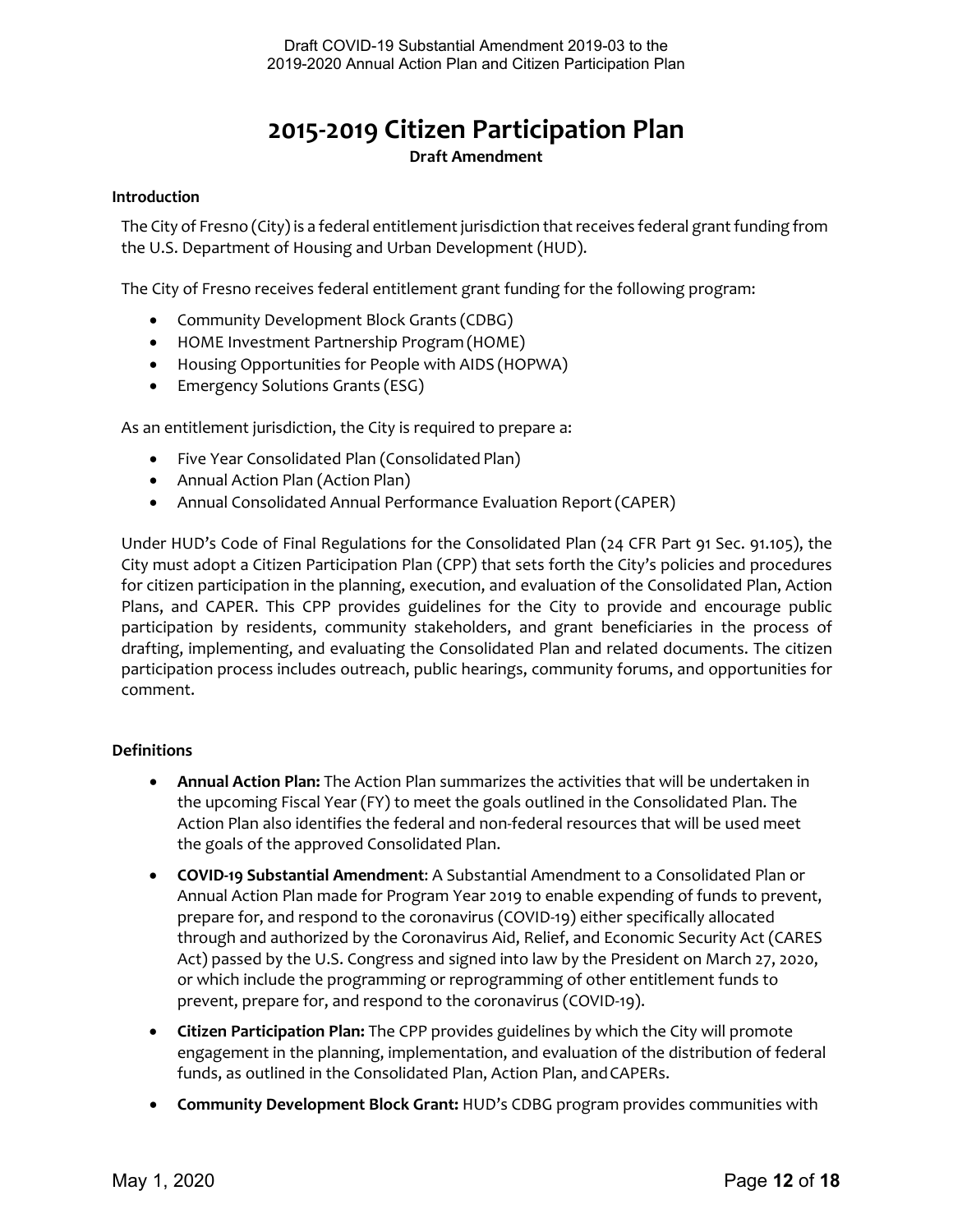resources to address a wide range of housing and community development needs that benefit very low and low-income persons and areas.

- annual achievements relative to the goals in the Consolidated Plan and proposed activities in the Action Plan. HUD requires the City to prepare a CAPER at the end of each fiscal year. • **Consolidated Annual Performance Evaluation Report:** The CAPER assesses the City's
- • **Department Of Housing And Urban Development:** HUD is the federal government agency that creates and manages programs pertaining to federal home ownership, affordable housing, fair housing, homelessness, and community and housing development.
- • **Displacement:** Displacement refers to the involuntary relocation of individuals from their residences due to housing development and rehabilitation activities paid for by federal funds.
- as defined in the Code of Federal Regulations Title 24 for HUD. • **Eligible Activity:** Activities that are allowable uses of the CDBG funds covered by the CPP
- • **Emergency Solutions Grant:** HUD's ESG program provides communities with resources to serve homeless individuals and families via Street Outreach, Emergency Shelter, Information System (HMIS), and Administrative Activities. Homelessness Prevention, Rapid Re-Housing Assistance, Homeless Management
- • **Entitlement Jurisdiction:** A city with a population of at least 50,000, a central city of a receives grant funding from HUD. metropolitan area, or a qualified urban county with a population of at least 200,000 that
- • **Five Year Consolidated Plan:** HUD requires entitlement jurisdictions to prepare a Consolidated Plan every five years. The Consolidated Plan is a strategic plan that identifies housing, economic, and community development needs and prioritizes funding to address those needs over a five-year period.
- • **HOME Investment Partnerships Program:** The HUD HOME program provides resources to fund a wide range of activities that build, buy, and/or rehabilitate affordable rental or homeownership housing or provide direct rental assistance to low-income people.
- resources that benefit low-income persons medically diagnosed with HIV/AIDS and their services, case management, and assistance with daily living. • **Housing Opportunities for Persons with AIDS:** The HUD HOPWA program provides families, including housing and social services, chemical dependency treatment, nutritional
- • **Low- and Moderate-Income:** As defined annually by HUD, Low- and Moderate-Income (LMI) is 0-80 percent of area median family income (AMI) for a jurisdiction, with adjustments for smaller or larger families. This includes those individuals presumed by HUD to be principally LMI (abused children, battered spouses, elderly persons, severely disabled adults, homeless persons, illiterate adults, persons living with AIDS and migrant farm workers). HUD utilizes three income levels to define LMI households:
	- (subject to specified adjustments for areas with unusually high or low-incomes) o Extremely low-income: Households earning 30 percent or less than the AMI
	- o Very low-income: Households earning 50 percent or less than the AMI (subject to specified adjustments for areas with unusually high or low-incomes)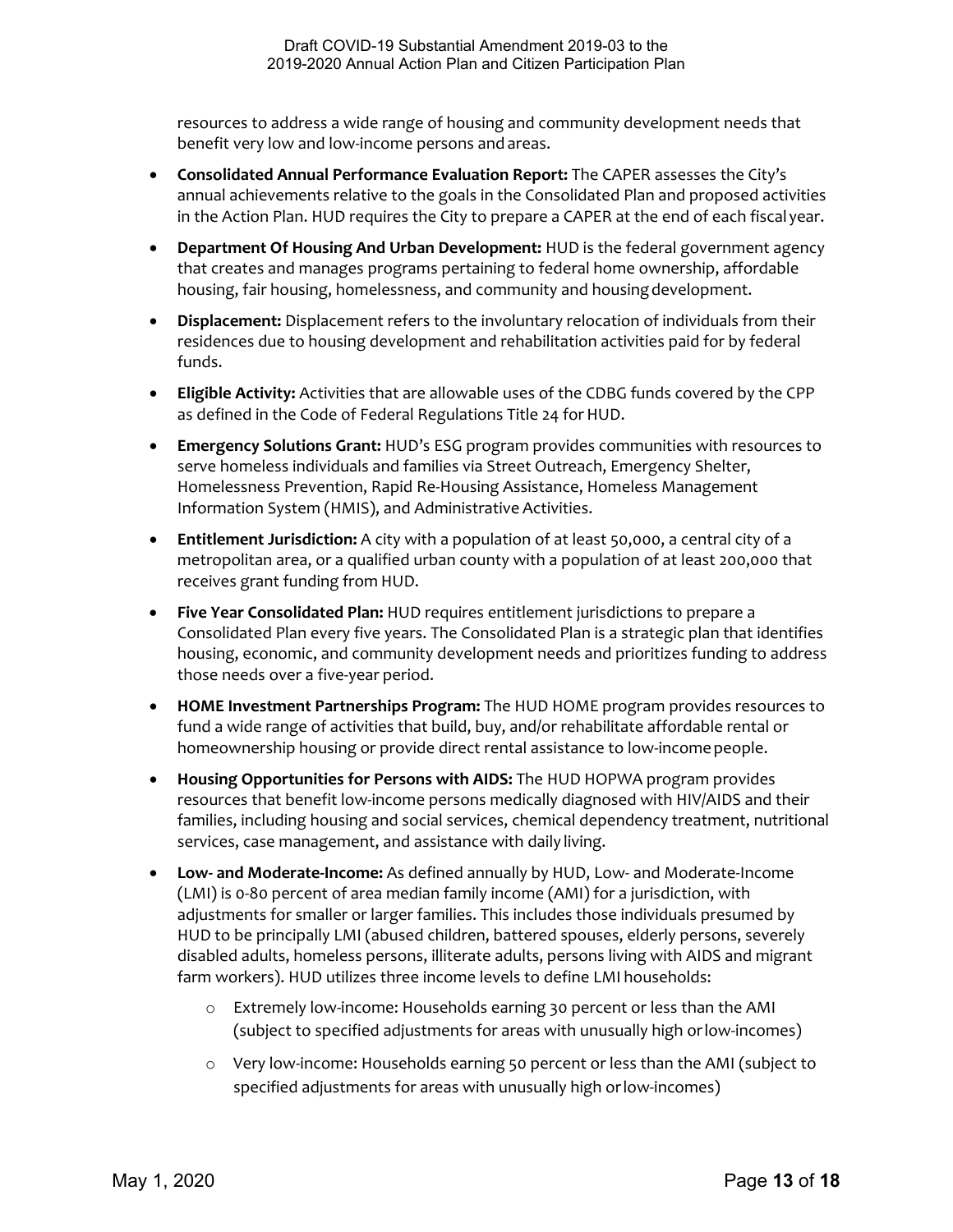- o Low- and moderate-income: Households earning 80 percent or less than the AMI (subject to adjustments for areas with unusually high or low-incomes or housing costs)
- • **Public Hearing:** Public hearings are designed to provide the public the opportunity to to be advertised in local newspapers and made accessible to non-English speakers and individuals with disabilities. make public testimony and comment. Public hearings related to the Consolidated Plan are
- the following is proposed: • **Substantial Amendments:** Amendments are considered "Substantial" whenever one of
	- o A change in the allocation priorities or a change in the method of fund distribution.
	- $\circ$  A change which increases or decreases by 25 percent the amount allocated to a category of funding, or a project or activity budget funded by the entitlement grant programs.
	- $\circ$  To implement an activity using CDBG funds for new programs that were not described in the Consolidated Plan or the current year Annual Action Plan.
	- $\circ$  To change the purpose or intended beneficiaries of an activity approved for CDBG funding, e.g., instead of primarily benefitting lower income households the activity instead proposes to benefit mostly moderate income households.

#### <span id="page-13-0"></span>**Roles, Responsibilities, and Contact Information**

 The City of Fresno is a federal entitlement jurisdiction and is a recipient of grant funding from the federal government.

 The City of Fresno's Charter established a council and manager form of government. Fresno's City Plan, Action Plans, Substantial Amendments, and CAPERs prior to their submission to HUD. Council is the elected legislative body of the City and is responsible for approving its Consolidated

 Planning process by all residents, including minorities and non-English speaking persons, as well as persons with mobility, visual or hearing impairments, and residents of assisted housing It is the intent of the City to provide for and encourage citizen participation, with particular emphasis on participation by lower income persons who are beneficiaries of or impacted by entitlement- funded activities. The City encourages participation in all stages of the Consolidated developments and recipients of tenant-based assistance.

 In general, hearings will be held at City Hall due to its central location, convenient access, and disability accessibility. Translation services will be provided when there is an indication that non-English speaking persons will be attending. Other reasonable accommodations will be provided on a case-by-case basis.

The General Contact Information for the City's HUD Entitlement Programs is:

#### **City of Fresno**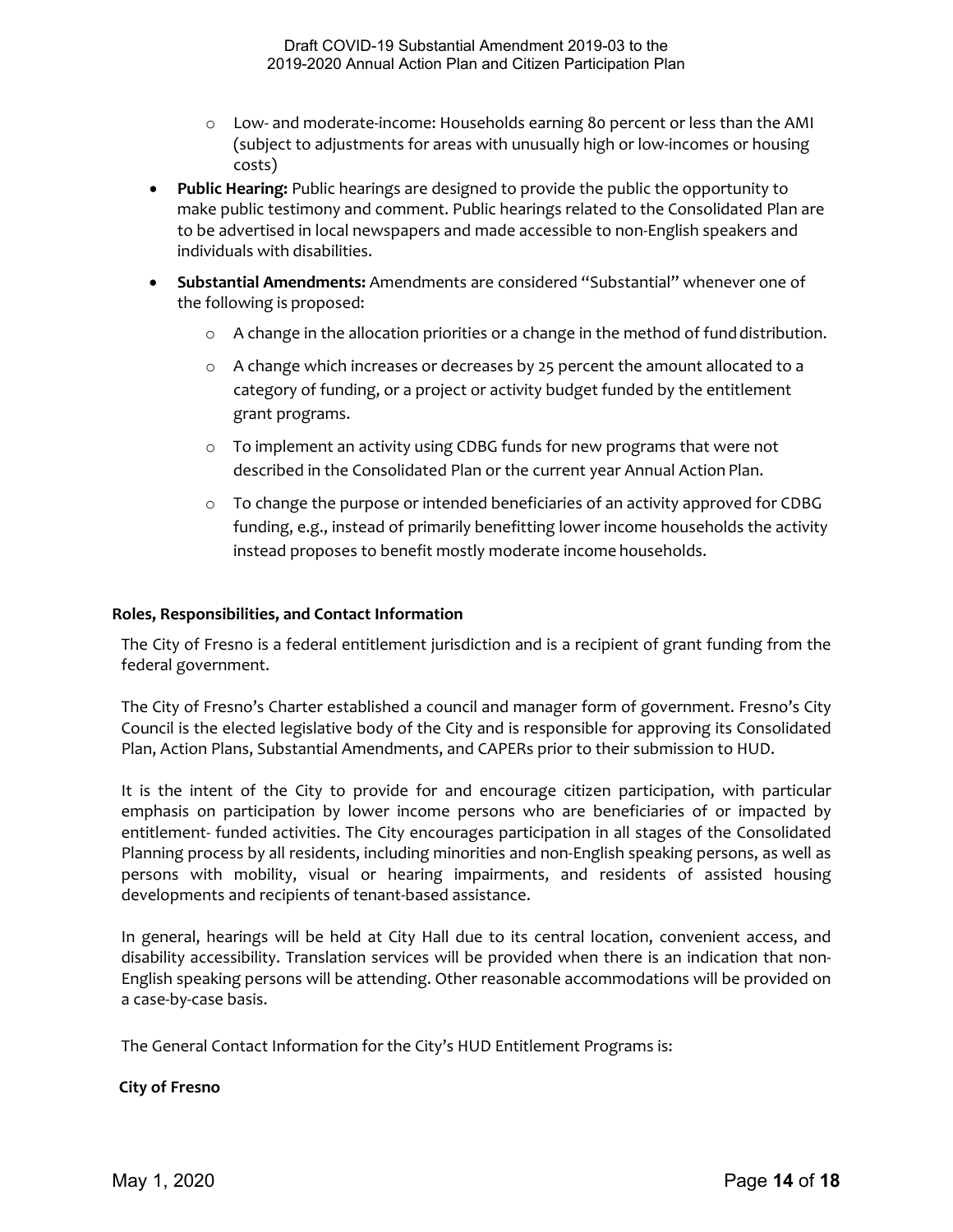559.621.8300 Phone 559.457.1579 Fax Thomas Morgan Development and Resource Management Department (DARM) Housing and Community Development Division 2600 Fresno Street Room 3065 Fresno, CA 93721 559.621.8721 TTY [thomas.morgan@fresno.gov](mailto:crystal.smith@fresno.gov) 

# <span id="page-14-0"></span> **Citizen Participation Policies Public Hearings**

 The City will hold public hearings for Consolidated Plans, Annual Action Plans, CAPERs, amendments made to the CPP, and Substantial Amendments.

 (excluding COVID-19 Substantial Amendments) require two public hearings. One required hearing is before the Housing and Community Development Commission (HCDC) and one required hearing is before City Council for document adoption. The CAPER requires one hearing before City Council for document adoption. The Consolidated Plans, Annual Action Plans, CPP amendments, and Substantial Amendments

 provided upon request, ranging up to five business days prior notification to the City Clerk. Requests possible to ensure availability. Assistive Listening Devices (ALDs) are available upon request. The HCDC public hearings will be held at Fresno City Hall Room 2165N, located at 2600 Fresno Street, Fresno, CA 93721. The City Council public hearings will be held at Fresno City Hall, Council Chambers located at 2600 Fresno Street, Room 2097, Fresno, CA 93721. Listening devices, interpretation services, and other assistance to disabled persons or those with limited English proficiency will be for disability-related modifications or accommodations required to facilitate meeting participation, including requests for auxiliary aids, services or interpreters, require different lead times, ranging up to five business days. For this reason, it is important to provide as much advance notice as

 a local, state, or federal order, a Public Hearing may be conducted with remote citizen participation. Remote Citizen Participation options must include at a minimum a method for Citizens to listen to the Public Hearing, submit comments verbally by phone, and submit comments in writing or verbally using an internet application on an internet-enabled device. In the event that the City is unable to allow in-person citizen participation at a Public Hearing due to

#### **Notice of Hearings and Review Periods**

 To allow the public time to provide comments prior to the submission of approved documents to available to the public at City of Fresno Development and Resource Management, Room 3065, 2600 HUD, the City will hold a minimum 30-day public review and comment period for the Consolidated Plan, Action Plan, and Substantial Amendment. The City will establish a public review period of at least 15 days for each CAPER and amendments to the CPP. The City will establish a minimum 5-day public review period for COVID-19 Substantial Amendments. Copies of the draft plans will be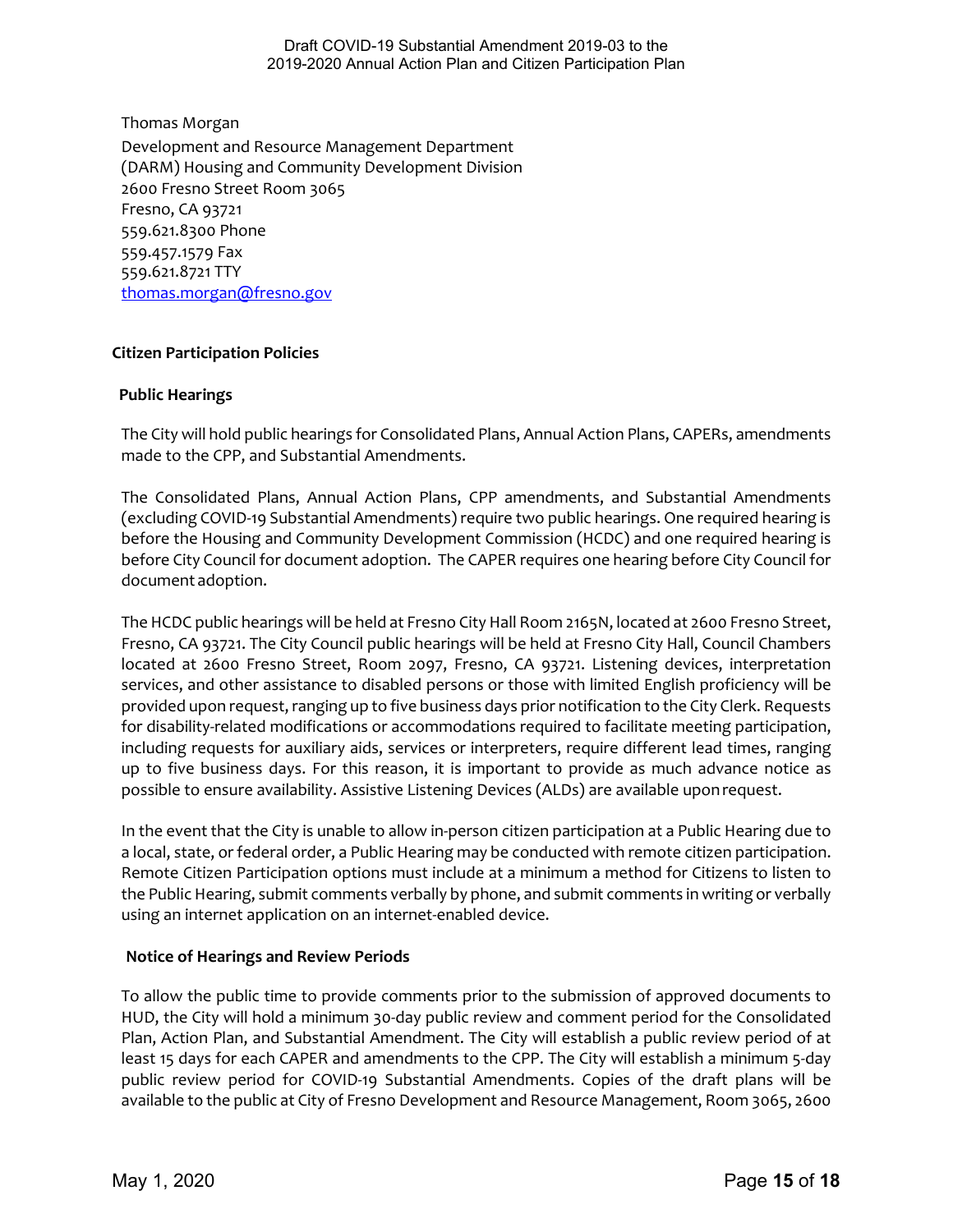Fresno Street, Fresno, CA 93721 and on the website of the Housing and Community Development division at [http://www.fresno.gov/housing.](http://www.fresno.gov/housing)

The City will place public notices at libraries, recreation centers, community centers, online through the City's website, and through advertisement in the Fresno Bee in advance of a 30-day public review and comment period.

 To ensure that the public, including minorities, persons with limited English proficiency, persons with disabilities, residents of public housing, and LMI residents are able to participate in the public on applicable public review periods and public hearings that adhere to the following: review process, the City will provide residents, public agencies, and other stakeholders with notices

 • The notices will be published prior to the start of the public comment period and at least 15 days before the final public hearing and will include information regarding how to request accommodation and services available for persons with disabilities who wish to attend the public hearings.

 The notices will be distributed to persons and agencies on the contact list maintained by the City for request to be added to this contact list by sending an email to [HCDD@fresno.gov](mailto:Crystal.smith@fresno.gov), by calling (559) those parties expressing interest in receiving information and updates related to the City's Consolidated Plan, Action Plan, CAPER, Substantial Amendments and CPP. Interested parties may 621-8300, or by writing to the Fresno Planning and Development Department, Room 3065, 2600 Fresno Street, Fresno, CA 93721.

 The notices will be distributed through a variety of methods, including e-mail, newspaper to obtain a copy of the draft documents and scheduled hearing dates, times, and locations. publications and the City's website at [www.fresno.gov. T](http://www.fresno.gov/)he notices will include information on how

 The public may file comments on draft plans in writing to the Fresno Planning and Development Department, Room 3065, 2600 Fresno Street, Fresno, CA 93721; via email to [HCDD@fresno.gov;](mailto:HCDD@fresno.gov) by phone at (559) 621-8300. Comments may also be submitted in person to Fresno Planning and Development Department, Room 3065, 2600 Fresno Street, Fresno, CA 93721, Monday through Friday during business hours, and during the Council adoption hearing.

 When necessary or applicable, the City may combine notices complying with several individual requirements into one comprehensive notice for dissemination and publication.

 these locations will be waived, and the City will instead distribute the notices through digital channels to include at least two internet-based communication platforms maintained by City of In the event that City Hall, Fresno County Libraries, or City Neighborhood and Community Centers are closed to the Public due to a local, state, or federal order, the requirement to post notices at Fresno Public Affairs, such as Facebook or Twitter.

In the event that a Public Hearing will be conducted remotely, instructions must be distributed at least five days before the Public Hearing on the website of the Housing and Community Development Commission website at <http://www.fresno.gov/housing>and sent by email to the contact list maintained by the City for those parties expressing interest in receiving information and updates related to the City's Consolidated Plan, Action Plan, CAPER, Substantial Amendments and CPP. Interested parties may request to be added to this contact list by sending an email to [HCDD@fresno.gov](mailto:HCDD@fresno.gov), by calling (559) 621-8300 or by writing to the Fresno Planning and Development,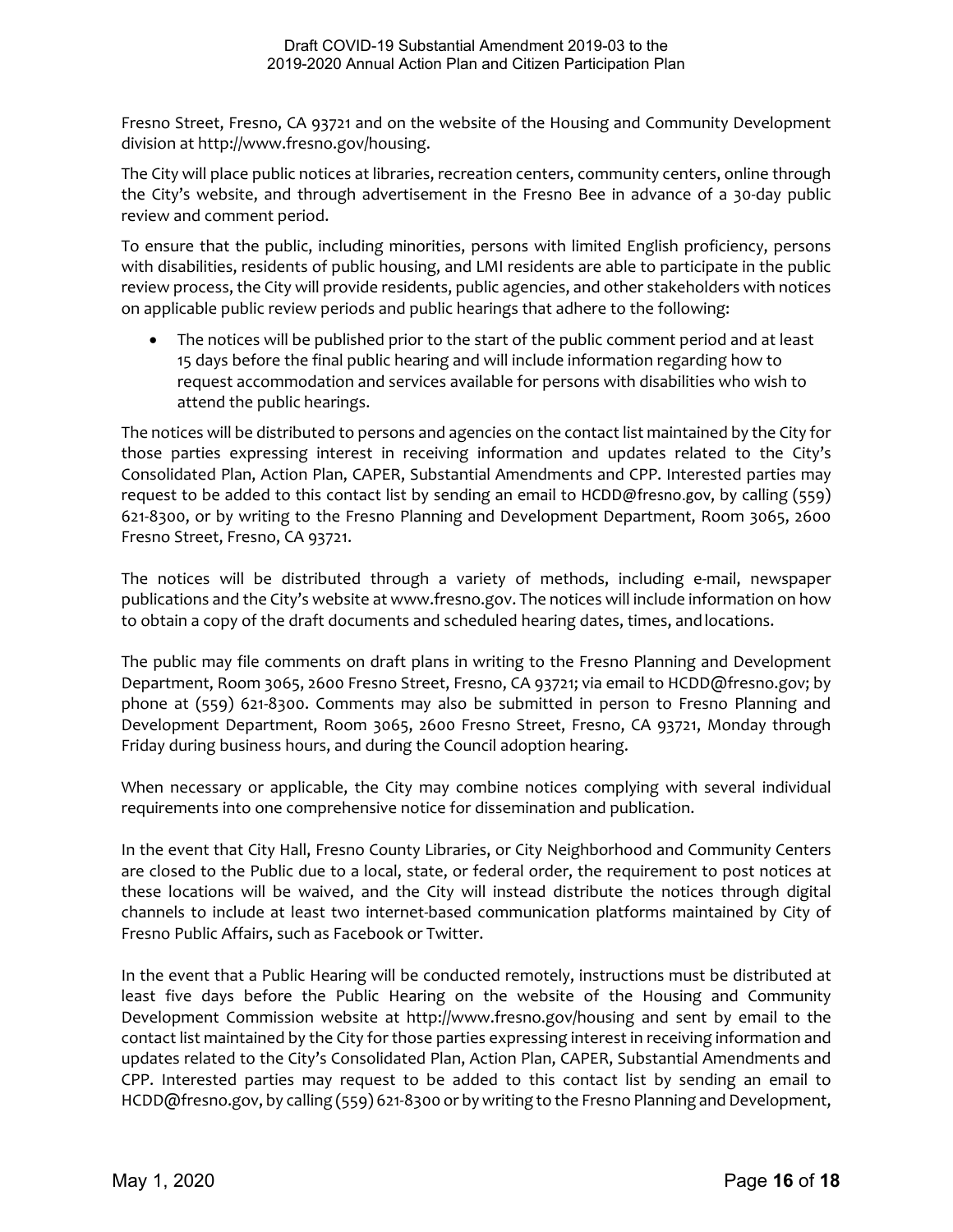Room 3065, 2600 Fresno Street, Fresno, CA 93721. The instructions must also be included with the meeting Agenda which must be published at minimum 72 hours in advance of the Public Hearing.

#### **Comments/Complaints on Adopted Plans**

 Comments or complaints from residents, public agencies, and other stakeholders regarding the adopted Consolidated Plan or related amendments and performance reports may be submitted in writing or verbally to the General Contact at Fresno Planning and Development Department, Room 3065, 2600 Fresno Street, Fresno, CA 93721. Written comments or complaints will be referred to appropriate City staff for consideration and response. The City will attempt to respond to all comments or complaints within 15 business days and maintain a correspondence file for this purpose.

 Regional Office, Region IX, One Sansome Street, Suite 1200, San Francisco, CA94104-4430 HUD officials will consider public concerns regarding the City's plans and programs described in this Citizen Participation Plan. Written concerns may be submitted to: Maria Cremer, Director Community Planning and Development Division U.S. Department of Housing & Urban Development San Francisco

#### **Availability of Draft and Approved Documents**

 The draft and final versions of the Consolidated Plan, Action Plan, CAPER, all related amendments, records, and regulations will be available online at the City's website: www.fresno.gov/housing. Room 3065, 2600 Fresno Street, Fresno, CA 93721 and upon written request. If the City is unable to documents and reports within 15 business days from the receipt of the request. Hard copies of all documents will be available at the Fresno Planning and Development Department, provide immediate access to the documents requested, it will make every effort to provide the

[www.fresno.gov.](http://www.fresno.gov/) In the event that City Hall, Fresno County Libraries, or City Neighborhood and Community Centers are closed to the Public due to a local, state, or federal order, the requirement During the public review and comment period, copies of the document will be available to the public for review at libraries, recreation centers, community centers, and through the City's website at to distribute documents at these locations will be waived.

#### **Displacement Policy**

 As part of the CPP, the City must maintain a displacement policy. Displacement refers to the involuntary relocation of individuals from their residence due to housing development and rehabilitation paid for with federal funds. The City will continue to use existing federal and state relocation guidelines, as applicable, to minimize displacement and to alleviate the problems caused by displacement. Both the federal government and the State of California have specific requirements dictating the amount of benefits and assistance that must be provided to lower income persons and households relocated from their homes as a result of displacement. Depending on the funding source, displaced persons may be offered one or more of the following:

- A rent subsidy for another unit
- A cash payment to be used for rent or a down payment on the purchase of a dwelling unit
- Moving and related expenses